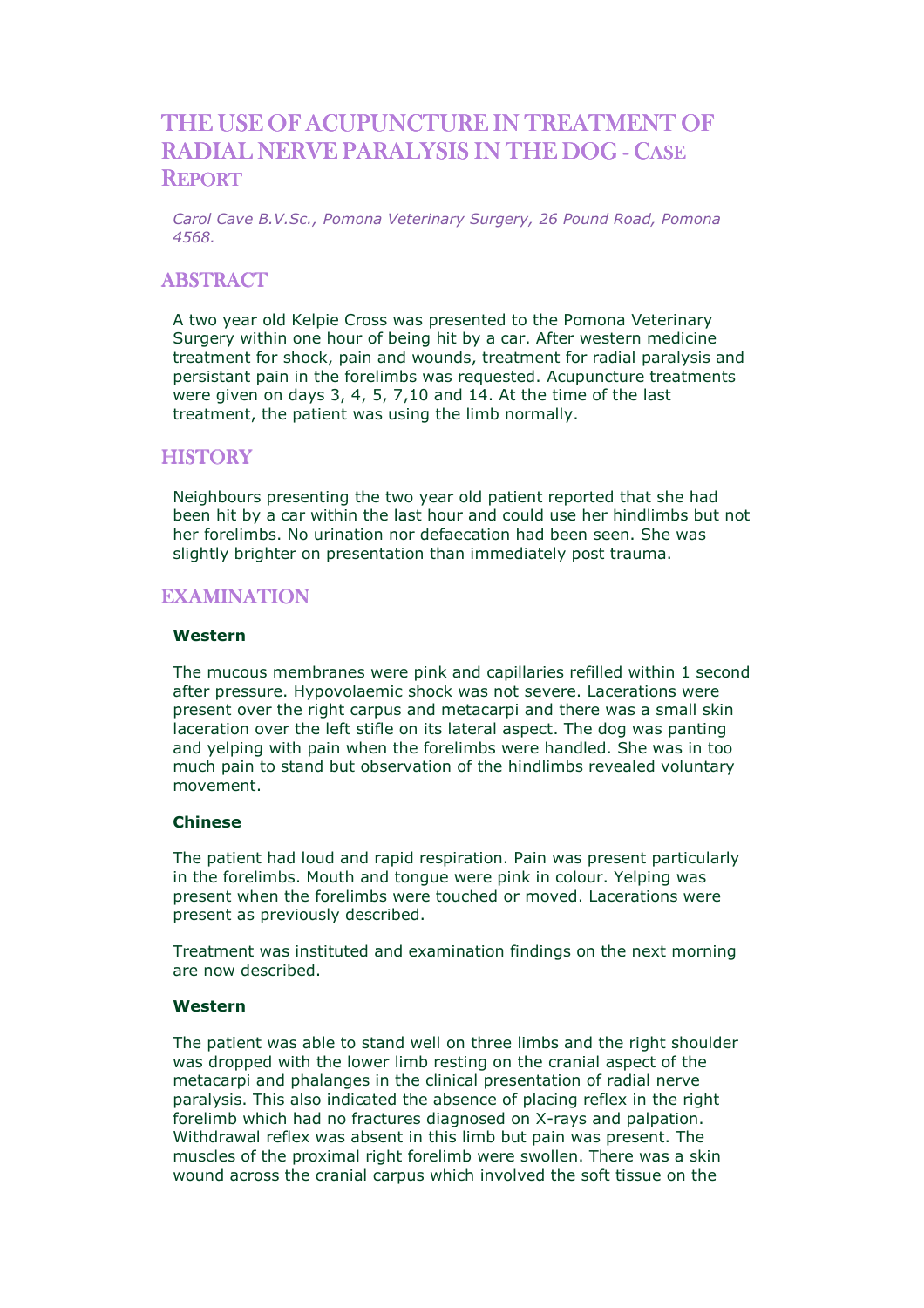antero-medial aspect of the carpus. There was no bone exposure. X-rays showed that there was no diaphragmatic hernia. The patient would not eat voluntarily but would eat food placed in her mouth and would drink water. Five hours later, the right front foot was placed occasionally with laxity of metacarpo-phalyngeal and carpal joints. There had been no urination nor defaecation.

## Chinese

Appetite was poor. Pain was present and was better at rest. The mouth and lips remained pink in colour. Gait and wounds were as described for western findings.

# WESTERN MEDICAL DIAGNOSIS

Radial nerve paralysis of the right forelimb and soft tissue trauma to the right carpus.

# TRADITIONAL CHINESE MEDICAL DIAGNOSIS

Obstruction to the flow of Qi and Blood involving the TH, LI, SI, PC channels and blood vessels of the right forelimb and due to the external factor of trauma.[1]

# TREATMENT AND RESULTS

### Western Treatment and Results

Initial treatment on presentation was Buprenorphine at 0.02mg/kg each eight hours, Amoxicillin/Clavulanic Acid at 1ml/20kg, to be continued daily, Hartmans solution at 200mls/hour, warmth and rest. Shock responded quickly to the above treatment and pain was markedly less within four hours.

Treatment the next morning included general anaesthetic with isoflurane /oxygen for x-rays and suturing of wounds. Pain relief was continued with meloxicam at 0.2mg/10kg in the afternoon and at 0.1mg/kg daily thereafter for 10 days.

The right carpus with its sutured wounds was dressed with replicare and a support bandage.

Pain was still present in the forelimbs with movement but generalized pain was much lessened.

### Chinese Treatment and Results

The principle of treatment is to Promote Circulation of Qi and Blood in the affected meridians and restore function in the right forelimb.

Three days after presentation, treatment with acupuncture commenced.

Acupuncture points selected were local points distal and proximal to the injury and appropriate BL and GV points.[1] The anatomical positions and natures of these points are described in Table 1 with the relevant indications for each point. [2,3]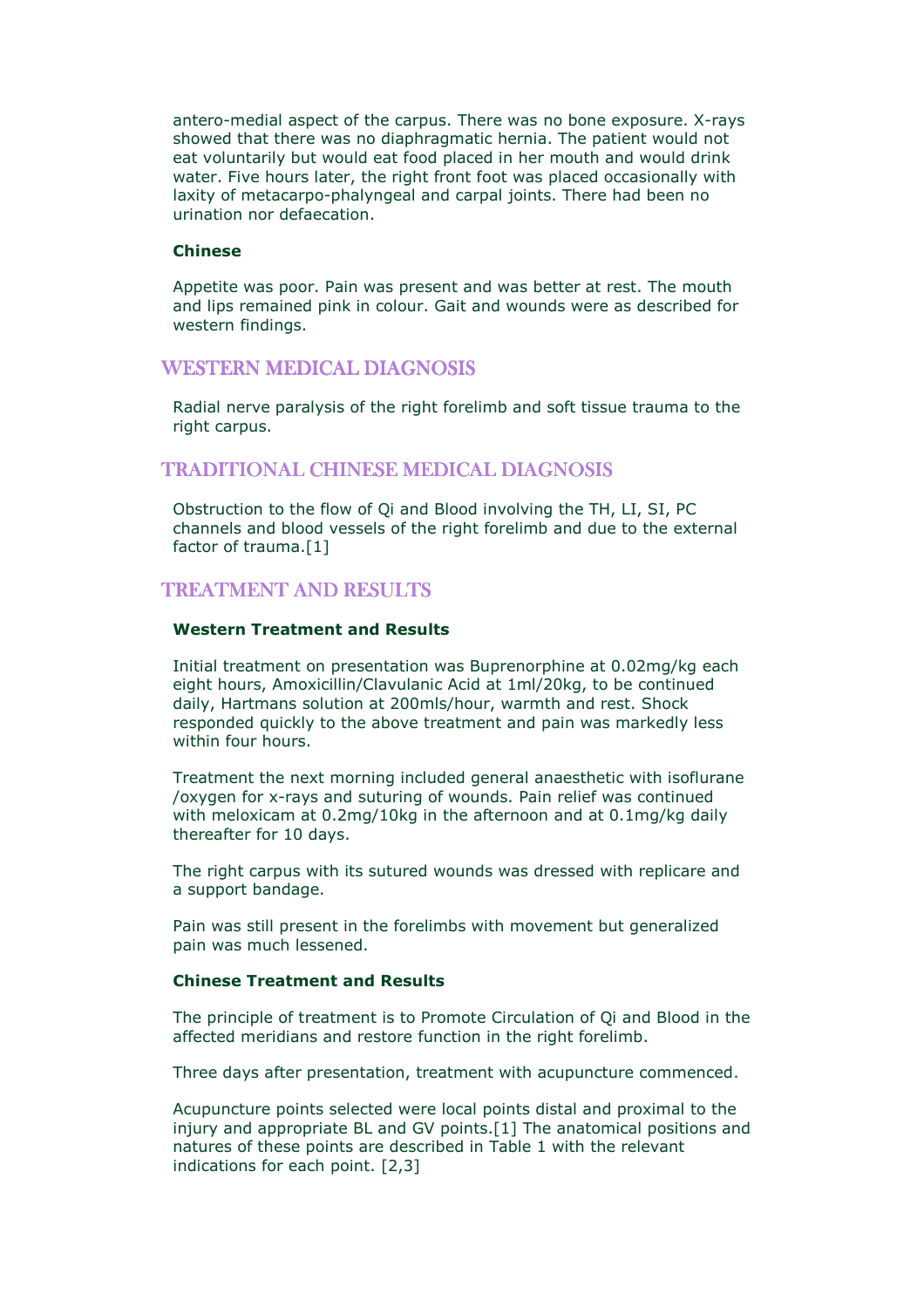Seirin BEC needles No.5 (0.25x30mm) were used for dry needling, De Qi was obtained and a tonifying method of treatment was used for twenty to thirty minutes.[4]

With electoacupuncture, the same needles were used with electrodes attached to the electroconductive handles. Electroacupuncture was administered to the affected forelimb using a Meyer model-501 unit with a battery operated alternating current source. Continuous stimulation was applied through acupuncture needles at the selected points and frequency was increased slowly until a muscle twitch was observed at approximately fifty Hz.[5]

#### Day 3 Treatment

Treatment was dry needling of the following points:

- GV 14
- LI 4,10,11
- SI 3
- HT 7

The clinical result was that the patient commenced eating voluntarily and commenced urination. She was placing the right forefoot often although the distal joints showed denervation in their movement.

### Day 4 Treatment

Dry needling of GV 14, LI 10, LI 11, PC3, TH 10 HT 1 was connected to TH 5 and LI 4 to LU 9 for electroacupuncture.

On this day, the patient's use of the limb and placement of the right foot was better and she was much brighter.

#### Day 7

The owner was pleased with the marked improvement of the patient. The wounds were healing. The right forefoot was placed much more consistently and the carpus was more stable.

#### **Treatment**

Electroacupuncture of LI 4 to LI 11 and HT 7 to HT 1 Dry needling of TH 5, TH 10, PC 3, HT 7, GV 14

### Day 10

Clinically, the patient was placing the affected foot well. The wounds were healed.

#### Treatment

Electroacupuncture of LI 4 and LI 11; LI 15 and PC 3 Dry needling of BL 11, SI 11, TH 10 and Baxie 2/3

### Day 14

Repeat treatment of Day 10. At this last treatment, the patient was placing the right forefoot well and using the right forelimb normally without laxity of the joints. This was the final treatment of this course.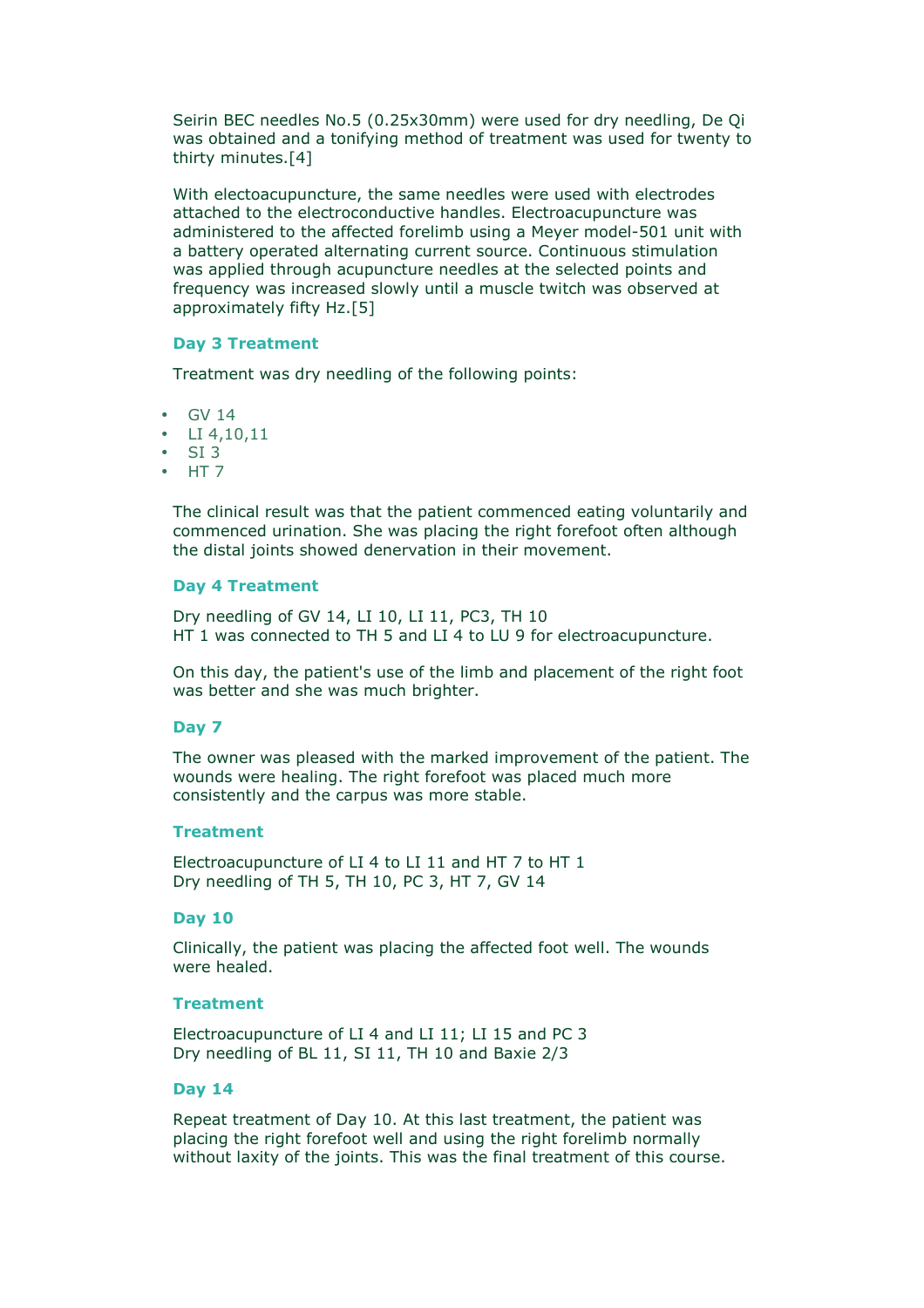The owner was very happy with the analgesia provided and the improvement in the use of the affected forelimb.

| <b>TABLE 1</b>  |                                                                                                                                                             |                                                                                                                                                                                                                    |                                                                                                                |  |
|-----------------|-------------------------------------------------------------------------------------------------------------------------------------------------------------|--------------------------------------------------------------------------------------------------------------------------------------------------------------------------------------------------------------------|----------------------------------------------------------------------------------------------------------------|--|
| <b>POINT</b>    | <b>LOCATION</b>                                                                                                                                             | <b>INDICATION</b>                                                                                                                                                                                                  | <b>NATURE</b>                                                                                                  |  |
| GV 14           | On the midline, between the<br>dorsal processes of the last<br>cervical and the first thoracic<br>vertebrae.                                                | Local point                                                                                                                                                                                                        | Influential point of<br>Yang energy, point<br>of the Sea of Oi.<br>Meeting point of all<br>the Yang meridians. |  |
| $LI$ 4          | Between the first and second<br>metacarpal bones<br>approximately in the middle of<br>the second metacarpal bone<br>on the radial side.                     | Activates the meridian and<br>alleviates pain.<br>Promotes the circulation of<br>Qi and Blood and relieves<br>pain and is therefore useful<br>for painful conditions of the<br>forelimb, paralysis and<br>atrophy. | Yuan point<br>Master point of face<br>and mouth                                                                |  |
| LI 10           | 2 cun distal to LI 11, between<br>the muscle extensor radialis<br>and the common digital<br>extensor.                                                       | Tonifies Qi and Blood<br>Activates the meridian and<br>relieves pain. Major point for<br>any muscular problem of the<br>forelimb                                                                                   |                                                                                                                |  |
| LI 11           | At the end of the lateral<br>cubital crease, halfway<br>between the biceps tendon<br>and the lateral epicondyle of<br>the humerus with the elbow<br>flexed. | Regulates Qi and Blood.<br>Activates the meridian and<br>alleviates pain.<br>Pain and paralysis of the<br>forearm and shoulder.                                                                                    | <b>Tonification Point</b><br>He Sea and Earth<br>Point                                                         |  |
| SI <sub>3</sub> | Proximal to the metacarpal -<br>phalyngeal joint on the lateral<br>side of metacarpal 5.                                                                    | Alleviates pain along the<br>channel.<br>Local point<br>Tonification point                                                                                                                                         | Wood point<br>Master point of the<br>Governing Vessel<br>Tonification point of<br>Small Intestine              |  |
| HT 7            | On the transverse crease of<br>the carpal joint, in the<br>depression lateral to the<br>tendon of the flexor carpi<br>ulnaris muscle.                       | Local point                                                                                                                                                                                                        | Yuan, Stream, Shu<br>and Earth point<br>God point                                                              |  |
| PC <sub>3</sub> | In the cubital crease, on the<br>medial side of the biceps<br>tendon.                                                                                       | Moves blood and dispels<br>stasis.<br>Paralysis of the foreleg.                                                                                                                                                    | Sea point<br>Water point                                                                                       |  |
| TH 5            | 2 cun above the carpus, on<br>the cranial aspect of the inter-<br>osseous space between the<br>radius and ulna.                                             | Removes obstructions from<br>the meridian.                                                                                                                                                                         | Master Point of Yang<br>Wei Mai<br>Major balancing<br>point of the Yin and<br>the Yang of the<br>body          |  |
| TH 10           | 1 cun proximal to the<br>olecranon lateral to the triceps<br>tendon.                                                                                        | Dispel stagnation<br>Regulates nutritive and                                                                                                                                                                       | Sea, Earth and<br>Sedation point                                                                               |  |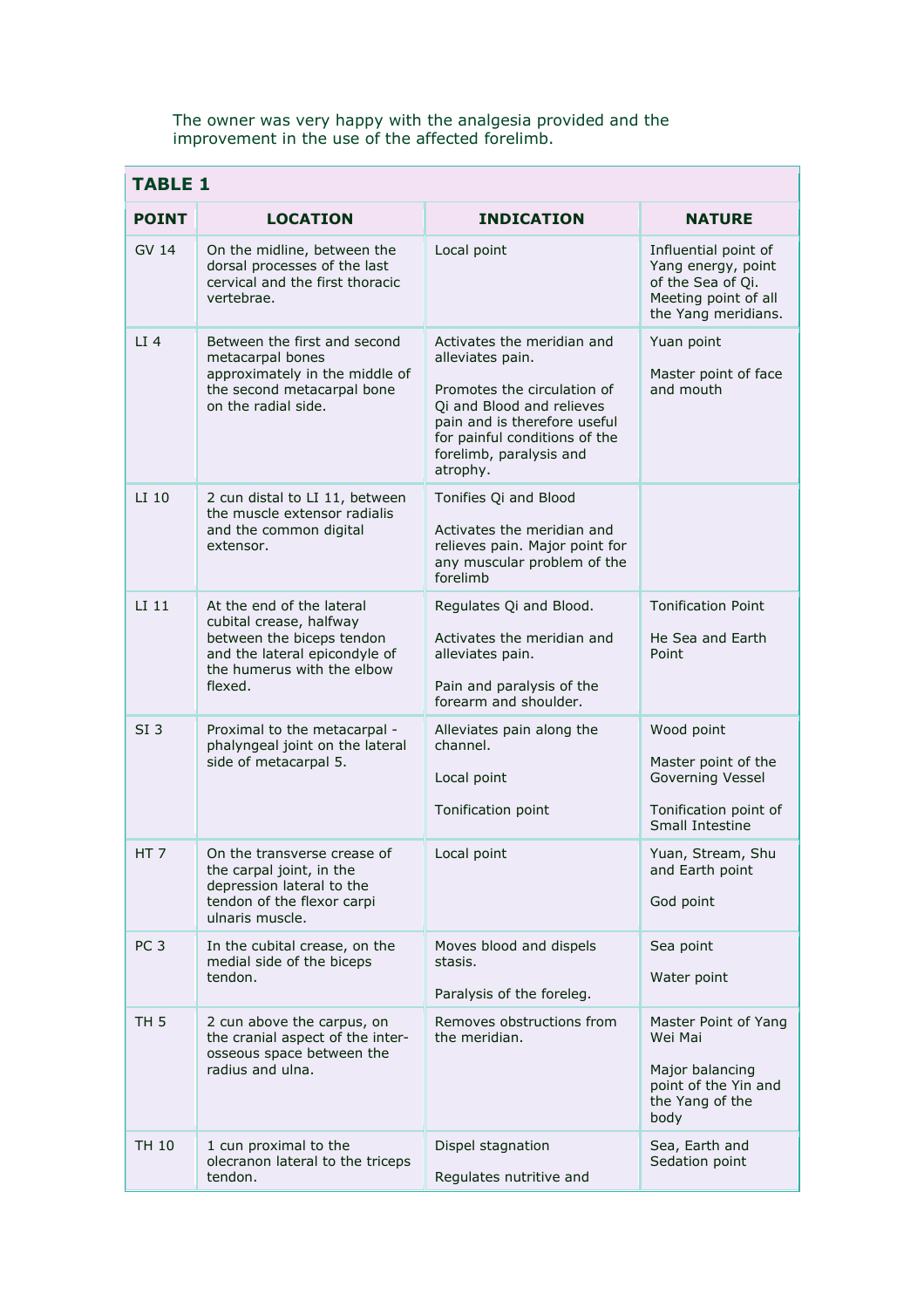|                 |                                                                                                                                                                                             | defensive Qi                                                                                                               |                                                                                                                                                         |
|-----------------|---------------------------------------------------------------------------------------------------------------------------------------------------------------------------------------------|----------------------------------------------------------------------------------------------------------------------------|---------------------------------------------------------------------------------------------------------------------------------------------------------|
|                 |                                                                                                                                                                                             | Relaxes tendons                                                                                                            |                                                                                                                                                         |
| HT <sub>1</sub> | In the depression in the axilla                                                                                                                                                             | Activates the meridian and<br>benefits the limb. Paralysis<br>of the front limb and<br>avulsion of the brachial<br>plexus. |                                                                                                                                                         |
| LU <sub>9</sub> | On the medial end of the<br>transverse crease of the<br>carpus, on the medial side of<br>the radial artery.                                                                                 | Pain affecting the foreleg<br>along the course of the<br>channel.                                                          | Yuan point, Earth<br>point, Tonification<br>point.<br>Influential point of<br>the Blood Vessels                                                         |
| LI 15           | Cranial and distal to the<br>acromium on the anterior<br>margin of the distal muscle<br>deltoideus.                                                                                         | Promotes circulation of Qi.<br>Local point for any shoulder<br>condition.                                                  |                                                                                                                                                         |
| <b>BL 11</b>    | 1.5 cun lateral to the caudal<br>border of the spinous process<br>of the first thoracic vertebra                                                                                            | Tonifies the Blood<br>Local point                                                                                          | Sea of Blood point<br>Influential point of<br>hone<br>Meeting point with<br>Small Intestine,<br>Triple Heater, Gall<br>Bladder and<br>Governor Vessels. |
| SI 11           | In the depression at the<br>caudal border of the scapular<br>cartilage, at the junction of the<br>dorsal and middle third of the<br>scapula, on the caudal border<br>of the deltoid muscle. | Local Point.                                                                                                               | Metal point                                                                                                                                             |
| Baxie<br>2/3    | Metacarpo-phalyngeal junction<br>of digits 2 and 3.                                                                                                                                         | Moves Blood                                                                                                                | Non-meridian point                                                                                                                                      |

# **DISCUSSION**

A Western medical diagnosis of radial nerve paralysis was based on the history of trauma and the clinical data. Full neurological examination was not performed but the foot was unable to be placed with the lower limb's cranial aspect resting on the ground which is a typical presentation of radial nerve paralysis. The radial nerve innervates the extensors of the elbow,carpus and digits which provide support to the forelimb. When the radial nerve is injured, paralysis and atrophy of the extensor muscles occur. Muscular atrophy commonly occurs five to seven days after injury.

It would be expected that sensation was absent on the cranial surface of the antebrachium and paw except for the fifth digit. Inability to extend the carpus and the elbow is observed in low and high radial paralysis, respectively. In low radial paralysis, the animal may learn to flip the foot forward in gaiting.[9] Pain in the area precluded much handling but the presence of pain is a good prognostic indicator for full recovery.[6] Treatment involves using anti-inflammatories to minimize inflammation of the nerve initially, rest over an indeterminate but usually lengthy period of time and protection of the anterior surfaces distal to the carpus